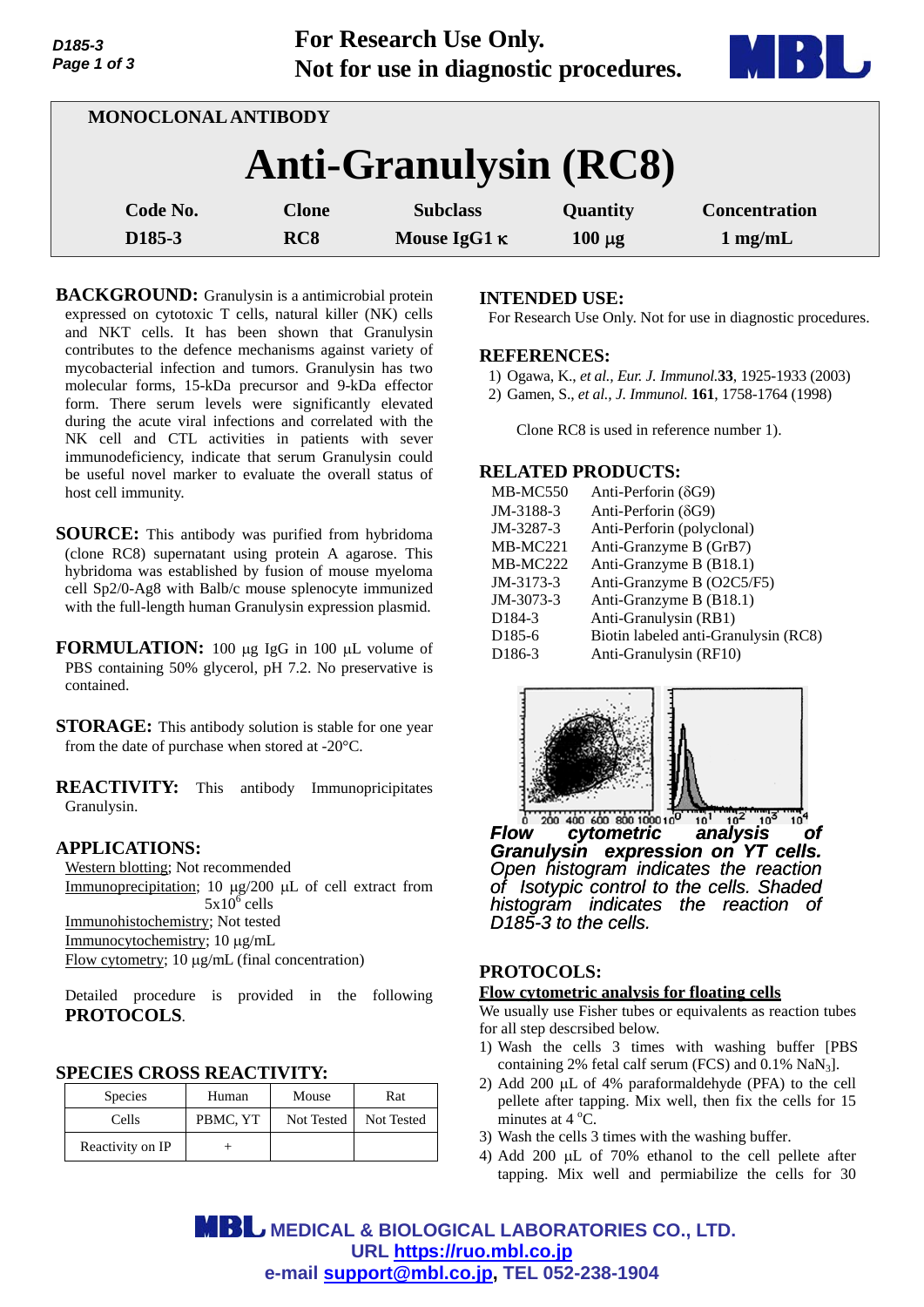minutes at -20 $\,^{\circ}$ C.

- 5) Wash the cells 3 times with the washing buffer.
- 6) Add 10  $\mu$ L of normal goat serum containing 1 mg/mL normal human IgG and  $0.1\%$  NaN<sub>3</sub> to the cell pellet after tapping. Mix well and incubate for 5 minutes at room temperature  $(20~25°C)$ .
- 7) Add 40 µL of the anti-Granulysin monoclonal antibody (RC8) (25  $\mu$ g/mL) diluted with the washing buffer. Mix well and incubate for 30 minutes at room temperature.
- 8) Add 1 mL of the washing buffer followed by centrifugation at 500 x g for 1 minute at room temperature. Remove supernatant by careful aspiration.
- 9) Add 30 µL of 1:40 FITC conjugated anti-mouse IgG (MBL; code no. IM-0819) diluted with the washing buffer. Mix well and incubate for 15 minutes at room temperature.
- 10) Add 1 mL of the washing buffer followed by centrifugation at 500 x g for 1 minute at room temperature. Remove supernatant by careful aspiration.
- 11) Resuspend the cells with 500  $\mu$ L of the washing buffer and analyze by a flow cytometer.

(Positive control for Flow cytometry; YT)



*Immunoprecipitation of Granulysin from YT cells with D185-3 (1) or mouse IgG1 (2). After immunoprecipitated with the antibody, immunocomplex was resolved on SDS-PAGE and immunoblotted with D186-3.* 



*Immunoprecipitation of Granulysin from YT cells with D184-3 (1) or mouse IgG1 (2). After immunoprecipitated with the antibody, immunocomplex was resolved on SDS-PAGE and immunoblotted with D186-3.* 

#### **Immunoprecipitation**

- 1) Wash the cells 3 times with PBS and suspend with 10 volume of cold Lysis buffer (50 mM Tris-HCl pH 7.2, 250 mM NaCl, 0.1% NP-40, 2 mM EDTA, 10% glycerol) containing appropriate protease inhibitors. Incubate it at 4 oC with rotating for 30 minutes, then sonicate briefly (up to 10 seconds).
- 2) Centrifuge the tube at 12,000 x g for 10 minutes at  $4^{\circ}$ C and transfer the supernatant to another tube.
- 3) Add primary antibody as suggest in the **APPLICATIONS** into 200 µL of the supernatant. Mix well and incubate with gentle agitation for 30-120 minutes at  $4^{\circ}$ C. Add 20 µL of 50% protein A agarose beads resuspended in the cold Lysis buffer. Mix well and incubate with gentle agitation for 60 minutes at  $4^{\circ}$ C.
- 4) Wash the beads 3-5 times with the cold Lysis buffer(centrifuge the tube at 2,500 x g for 10 seconds).
- 5) Resuspend the beads in 20  $\mu$ L of Laemmli's sample buffer. Boil the samples for 2 minutes and centrifuge. Load 10  $\mu$ L of the sample per lane in a 1 mm thick SDS-polyacrylamide gel for electrophoresis.
- 6) Blot the protein to a polyvinylidene difluoride (PVDF) membrane at 1 mA/ $\text{cm}^2$  for 1 hour in a semi-dry transfer system (Transfer Buffer: 25 mM Tris, 190 mM glycine, 20% MeOH). See the manufacture's manual for precise transfer procedure.
- 7) To reduce nonspecific binding, soak the membrane in 10% skimmed milk (in PBS, pH 7.2) for 1 hour at room temperature, or overnight at  $4^{\circ}$ C.
- 8) Incubate the membrane with  $10\mu\text{g/ml}$  Anti-Granulysin (RF10) (MBL; code no. D186-3) diluted with PBS, pH 7.2 containing 1% skimmed milk for 1 hour at room temperature. (The concentration of antibody to be used will be depend on condition.)
- 9) Wash the membrane with PBS-T [0.05% Tween-20 in PBS] (5 minutes x 3 times)
- 10) Incubate the membrane with the 1:10,000 HRP-conjugated anti-mouse IgG (MBL; code no. 330) diluted with 1% skimmed milk (in PBS, pH 7.2) for 1 hour at room temperature.
- 11) Wash the membrane with PBS-T (5 minutes x 6 times).
- 12) Wipe excess buffer on the membrane, then incubate it with appropriate chemiluminescence reagent for 1 minute. Remove extra reagent from the membrane by dabbing with paper towel, and seal it in plastic wrap.
- 13) Expose to an X-ray film in a dark room for 5 minutes. Develop the film as usual. The condition for exposure and development may vary.

(Positive controls for Immunoprecipitation; PBMC, YT)